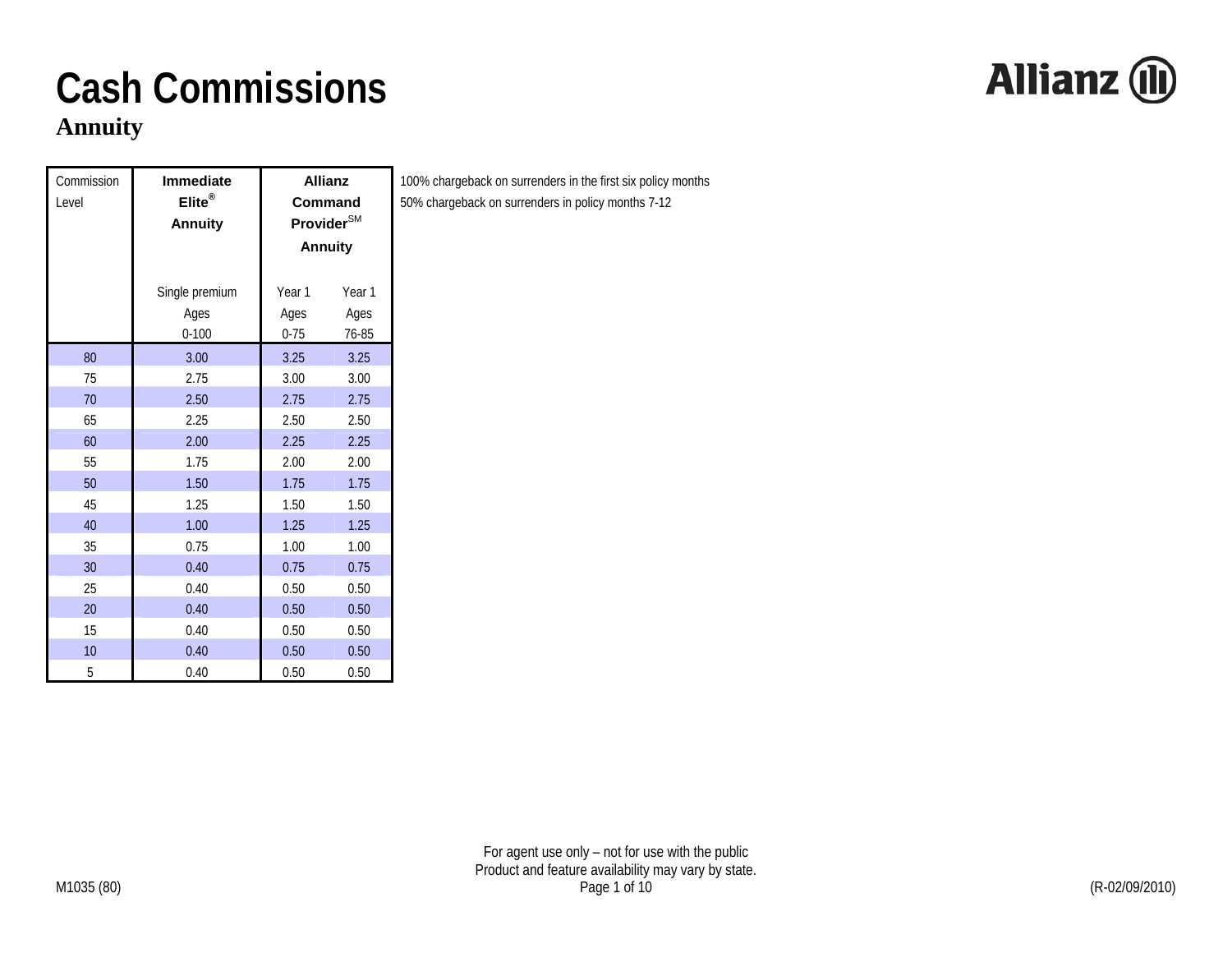**Continued …** 

#### **Annuity**

| Commission<br>Level |                               |                                      | MasterDex 10 <sup>®</sup><br><b>Annuity</b><br><b>Option A</b> |                                   |                               | <b>MasterDex 10</b><br><b>Annuity</b><br><b>Option B</b> |                                | <b>MasterDex 10</b><br><b>Annuity</b><br><b>Option C</b> |                                      |                                |
|---------------------|-------------------------------|--------------------------------------|----------------------------------------------------------------|-----------------------------------|-------------------------------|----------------------------------------------------------|--------------------------------|----------------------------------------------------------|--------------------------------------|--------------------------------|
|                     | Year<br>1<br>Ages<br>$0 - 75$ | Years<br>$2 - 5$<br>Ages<br>$0 - 75$ | Year<br>1<br>Ages<br>76-85                                     | Years<br>$2 - 5$<br>Ages<br>76-85 | Year<br>1<br>Ages<br>$0 - 75$ | Years<br>$2 - 5$<br>Ages<br>$0 - 75$                     | Years<br>$2+$<br>trail<br>comm | Year<br>1<br>Ages<br>$0 - 75$                            | Years<br>$2 - 5$<br>Ages<br>$0 - 75$ | Years<br>$2+$<br>trail<br>comm |
| 80                  | 9.00                          | 4.50                                 | 7.00                                                           | 3.50                              | 7.00                          | 3.50                                                     | 0.50                           | 4.50                                                     | 2.25                                 | 1.00                           |
| 75                  | 8.50                          | 4.25                                 | 6.50                                                           | 3.25                              | 6.50                          | 3.25                                                     | 0.50                           | 4.00                                                     | 2.00                                 | 1.00                           |
| 70                  | 8.00                          | 4.00                                 | 6.00                                                           | 3.00                              | 6.00                          | 3.00                                                     | 0.50                           | 3.50                                                     | 1.75                                 | 1.00                           |
| 65                  | 7.50                          | 3.75                                 | 5.50                                                           | 2.75                              | 5.50                          | 2.75                                                     | 0.50                           | 3.00                                                     | 1.50                                 | 1.00                           |
| 60                  | 7.00                          | 3.50                                 | 5.00                                                           | 2.50                              | 5.00                          | 2.50                                                     | 0.50                           | 2.50                                                     | 1.25                                 | 1.00                           |
| 55                  | 6.50                          | 3.25                                 | 4.50                                                           | 2.25                              | 4.50                          | 2.25                                                     | 0.50                           | 2.00                                                     | 1.00                                 | 1.00                           |
| 50                  | 6.00                          | 3.00                                 | 4.00                                                           | 2.00                              | 4.00                          | 2.00                                                     | 0.50                           | 1.50                                                     | 0.75                                 | 1.00                           |
| 45                  | 5.50                          | 2.75                                 | 3.50                                                           | 1.75                              | 3.50                          | 1.75                                                     | 0.50                           | 1.00                                                     | 0.50                                 | 1.00                           |
| 40                  | 5.00                          | 2.50                                 | 3.00                                                           | 1.50                              | 3.00                          | 1.50                                                     | 0.50                           | 0.50                                                     | 0.25                                 | 1.00                           |
| 35                  | 4.50                          | 2.25                                 | 2.50                                                           | 1.25                              | 2.50                          | 1.25                                                     | 0.50                           | 0.25                                                     | 0.125                                | 1.00                           |
| 30                  | 4.50                          | 2.25                                 | 2.50                                                           | 1.25                              | 2.50                          | 1.25                                                     | 0.50                           | 0.25                                                     | 0.125                                | 1.00                           |
| 25                  | 4.50                          | 2.25                                 | 2.50                                                           | 1.25                              | 2.50                          | 1.25                                                     | 0.50                           | 0.25                                                     | 0.125                                | 1.00                           |
| 20                  | 4.50                          | 2.25                                 | 2.50                                                           | 1.25                              | 2.50                          | 1.25                                                     | 0.50                           | 0.25                                                     | 0.125                                | 1.00                           |
| 15                  | 4.50                          | 2.25                                 | 2.50                                                           | 1.25                              | 2.50                          | 1.25                                                     | 0.50                           | 0.25                                                     | 0.125                                | 1.00                           |
| 10                  | 4.50                          | 2.25                                 | 2.50                                                           | 1.25                              | 2.50                          | 1.25                                                     | 0.50                           | 0.25                                                     | 0.125                                | 1.00                           |
| 5                   | 4.50                          | 2.25                                 | 2.50                                                           | 1.25                              | 2.50                          | 1.25                                                     | 0.50                           | 0.25                                                     | 0.125                                | 1.00                           |

100% chargeback on surrenders in the first six policy months

50% chargeback on surrenders in policy months 7-12

100% chargeback in the event of the owner's death in the first six policy months

50% chargeback in the event of the owner's death in policy months 7-12

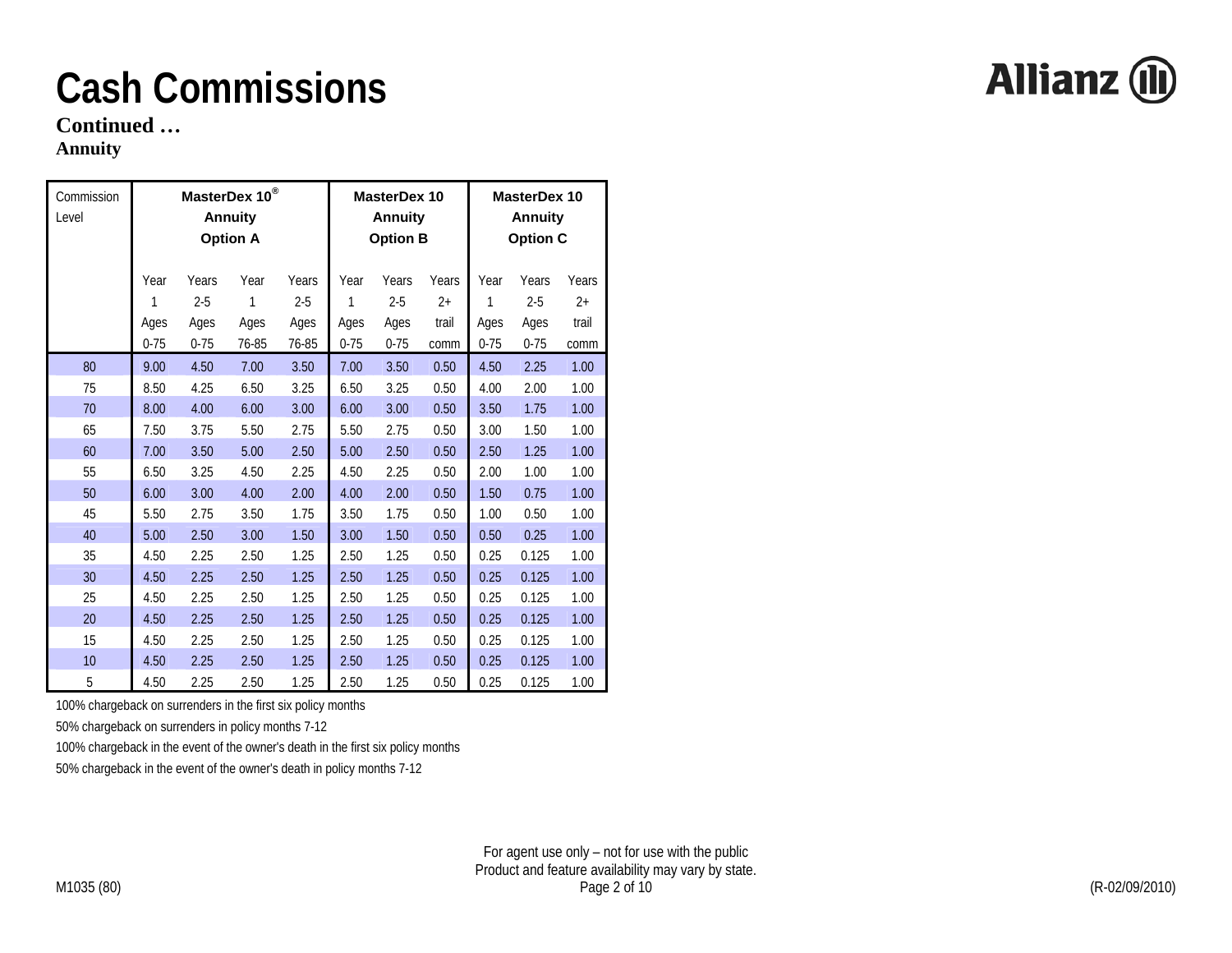**Continued …** 

**Annuity** 

| Commission<br>Level |          |          | Allianz Endurance 10 <sup>®</sup><br><b>Annuity</b><br><b>Option A</b> |         | <b>Allianz Endurance 10</b><br><b>Annuity</b><br><b>Option B</b> |          |       |         |         |       |          | <b>Allianz Endurance 10</b><br><b>Annuity</b><br><b>Option C</b> |       |         |       |  |
|---------------------|----------|----------|------------------------------------------------------------------------|---------|------------------------------------------------------------------|----------|-------|---------|---------|-------|----------|------------------------------------------------------------------|-------|---------|-------|--|
|                     | Year     | Year     | Year                                                                   | Year    | Year                                                             | Year     | Year  | Year    | Year    | Year  | Year     | Year                                                             | Year  | Year    | Year  |  |
|                     |          | $2 - 3$  |                                                                        | $2 - 3$ |                                                                  | $2 - 3$  |       | $2 - 3$ | $2 - 7$ | $8+$  |          | $2 - 3$                                                          |       | $2 - 3$ | $2+$  |  |
|                     | Ages     | Ages     | Ages                                                                   | Ages    | Ages                                                             | Ages     | Ages  | Ages    | trail   | trail | Ages     | Ages                                                             | Ages  | Ages    | trail |  |
|                     | $0 - 75$ | $0 - 75$ | 76-80                                                                  | 76-80   | $0 - 75$                                                         | $0 - 75$ | 76-80 | 76-80   | comm    | comm  | $0 - 75$ | $0 - 75$                                                         | 76-80 | 76-80   | comm  |  |
| 80                  | 5.00     | 2.50     | 2.50                                                                   | 1.25    | 3.00                                                             | 1.50     | 1.50  | 0.75    | 0.33    | 1.00  | 0.50     | 0.25                                                             | 0.25  | 0.125   | 1.00  |  |
| 75                  | 4.50     | 2.25     | 2.25                                                                   | 1.125   | 2.75                                                             | 1.375    | 1.375 | 0.6875  | 0.33    | 1.00  | 0.25     | 0.125                                                            | 0.125 | 0.0625  | 1.00  |  |
| 70                  | 4.00     | 2.00     | 2.00                                                                   | 1.00    | 2.50                                                             | 1.25     | 1.25  | 0.625   | 0.33    | 1.00  | 0.25     | 0.125                                                            | 0.125 | 0.0625  | 1.00  |  |
| 65                  | 3.50     | 1.75     | 1.75                                                                   | 0.875   | 2.25                                                             | 1.125    | 1.125 | 0.5625  | 0.33    | 1.00  | 0.25     | 0.125                                                            | 0.125 | 0.0625  | 1.00  |  |
| 60                  | 3.00     | 1.50     | 1.50                                                                   | 0.75    | 2.00                                                             | 1.00     | 1.00  | 0.50    | 0.33    | 1.00  | 0.25     | 0.125                                                            | 0.125 | 0.0625  | 1.00  |  |
| 55                  | 2.50     | 1.25     | 1.25                                                                   | 0.625   | 1.75                                                             | 0.875    | 0.875 | 0.4375  | 0.33    | 1.00  | 0.25     | 0.125                                                            | 0.125 | 0.0625  | 1.00  |  |
| $50\,$              | 2.00     | 1.00     | 1.00                                                                   | 0.50    | 1.50                                                             | 0.75     | 0.75  | 0.375   | 0.33    | 1.00  | 0.25     | 0.125                                                            | 0.125 | 0.0625  | 1.00  |  |
| 45                  | 1.50     | 0.75     | 0.75                                                                   | 0.375   | 1.25                                                             | 0.625    | 0.625 | 0.3125  | 0.33    | 1.00  | 0.25     | 0.125                                                            | 0.125 | 0.0625  | 1.00  |  |
| 40                  | 1.00     | 0.50     | 0.50                                                                   | 0.25    | 1.00                                                             | 0.50     | 0.50  | 0.25    | 0.33    | 1.00  | 0.25     | 0.125                                                            | 0.125 | 0.0625  | 1.00  |  |
| 35                  | 0.50     | 0.25     | 0.25                                                                   | 0.125   | 0.75                                                             | 0.375    | 0.375 | 0.1875  | 0.33    | 1.00  | 0.25     | 0.125                                                            | 0.125 | 0.0625  | 1.00  |  |
| 30 <sup>°</sup>     | 0.50     | 0.25     | 0.25                                                                   | 0.125   | 0.75                                                             | 0.375    | 0.375 | 0.1875  | 0.33    | 1.00  | 0.25     | 0.125                                                            | 0.125 | 0.0625  | 1.00  |  |
| 25                  | 0.50     | 0.25     | 0.25                                                                   | 0.125   | 0.75                                                             | 0.375    | 0.375 | 0.1875  | 0.33    | 1.00  | 0.25     | 0.125                                                            | 0.125 | 0.0625  | 1.00  |  |
| $20\,$              | 0.50     | 0.25     | 0.25                                                                   | 0.125   | 0.75                                                             | 0.375    | 0.375 | 0.1875  | 0.33    | 1.00  | 0.25     | 0.125                                                            | 0.125 | 0.0625  | 1.00  |  |
| 15                  | 0.50     | 0.25     | 0.25                                                                   | 0.125   | 0.75                                                             | 0.375    | 0.375 | 0.1875  | 0.33    | 1.00  | 0.25     | 0.125                                                            | 0.125 | 0.0625  | 1.00  |  |
| $10$                | 0.50     | 0.25     | 0.25                                                                   | 0.125   | 0.75                                                             | 0.375    | 0.375 | 0.1875  | 0.33    | 1.00  | 0.25     | 0.125                                                            | 0.125 | 0.0625  | 1.00  |  |
| 5                   | 0.50     | 0.25     | 0.25                                                                   | 0.125   | 0.75                                                             | 0.375    | 0.375 | 0.1875  | 0.33    | 1.00  | 0.25     | 0.125                                                            | 0.125 | 0.0625  | 1.00  |  |

100% chargeback on surrenders in the first six policy months Call the FASTeam for Allianz Endurance 10 Annuity rates in AL, DE, IN, and KY

50% chargeback on surrenders in policy months 7-12

100% chargeback in the event of the owner's death in the first six policy months

50% chargeback in the event of the owner's death in policy months 7-12

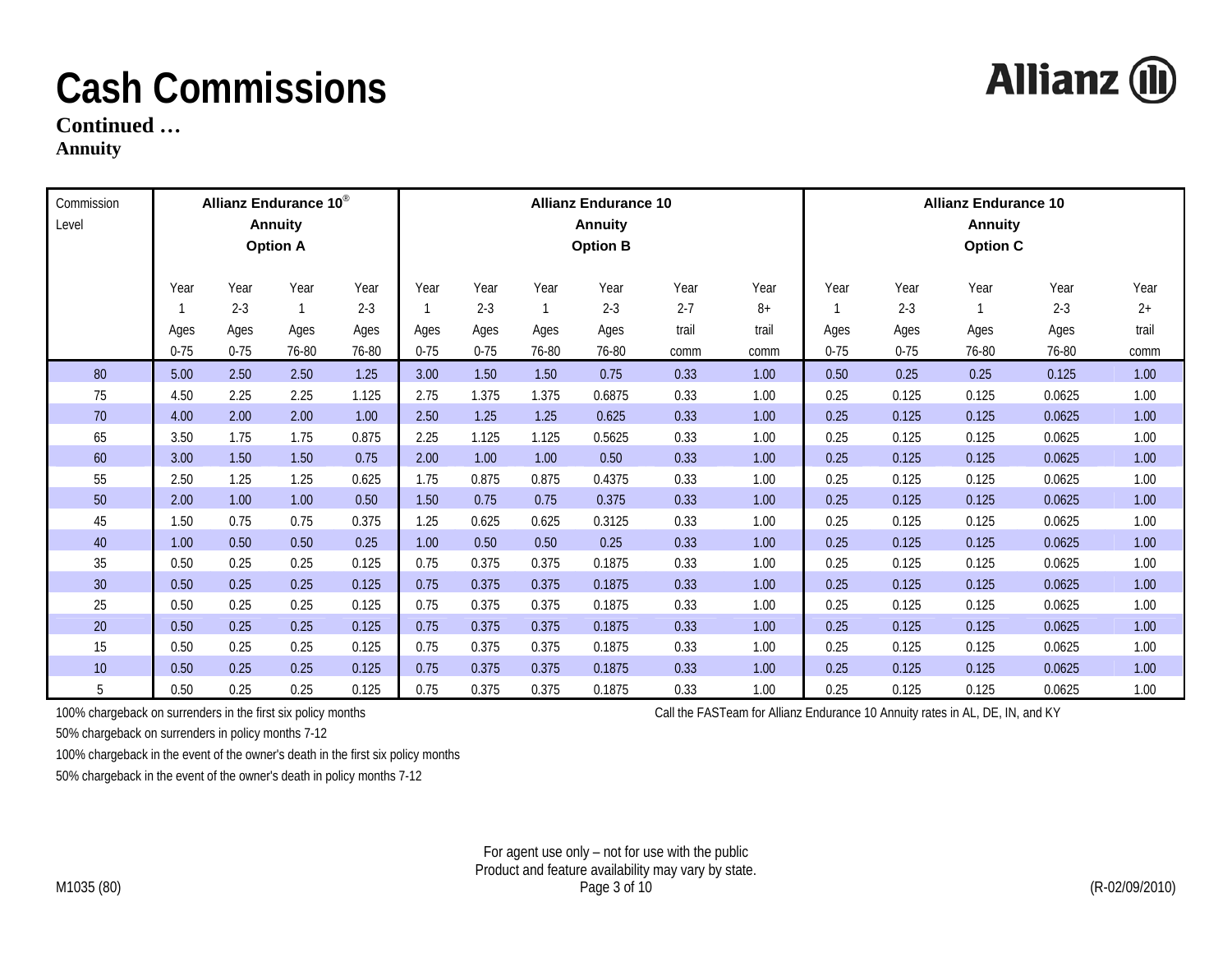**Allianz (II)** 

**Continued …** 

**Annuity** 

| Commission |          | Allianz MasterDex Plus $^{\text{SM}}$ |                 |         | <b>Allianz MasterDex Plus</b> |          |       |                 |         |       |          | <b>Allianz MasterDex Plus</b> |       |                 |         |       |
|------------|----------|---------------------------------------|-----------------|---------|-------------------------------|----------|-------|-----------------|---------|-------|----------|-------------------------------|-------|-----------------|---------|-------|
| Level      |          |                                       | <b>Annuity</b>  |         |                               |          |       | <b>Annuity</b>  |         |       |          |                               |       | <b>Annuity</b>  |         |       |
|            |          |                                       | <b>Option A</b> |         |                               |          |       | <b>Option B</b> |         |       |          |                               |       | <b>Option C</b> |         |       |
|            | Year     | Years                                 | Year            | Years   | Year                          | Years    | Years | Year            | Years   | Years | Year     | Years                         | Years | Year            | Years   | Years |
|            |          | $2 - 3$                               |                 | $2 - 3$ |                               | $2 - 3$  | $2+$  |                 | $2 - 3$ | $2+$  |          | $2 - 3$                       | $2+$  |                 | $2 - 3$ | $2+$  |
|            | Ages     | Ages                                  | Ages            | Ages    | Ages                          | Ages     | trail | Ages            | Ages    | trail | Ages     | Ages                          | trail | Ages            | Ages    | trail |
|            | $0 - 75$ | $0 - 75$                              | 76-80           | 76-80   | $0 - 75$                      | $0 - 75$ | comm  | 76-80           | 76-80   | comm  | $0 - 75$ | $0 - 75$                      | comm  | 76-80           | 76-80   | comm  |
| 80         | 7.00     | 3.50                                  | 6.00            | 3.00    | 5.00                          | 2.50     | 0.50  | 4.50            | 2.25    | 0.50  | 3.00     | 1.50                          | 1.00  | 2.50            | 1.25    | 1.00  |
| 75         | 6.50     | 3.25                                  | 5.50            | 2.75    | 4.50                          | 2.25     | 0.50  | 4.00            | 2.00    | 0.50  | 2.50     | 1.25                          | 1.00  | 2.00            | 1.00    | 1.00  |
| 70         | 6.00     | 3.00                                  | 5.00            | 2.50    | 4.00                          | 2.00     | 0.50  | 3.50            | 1.75    | 0.50  | 2.00     | 1.00                          | 1.00  | 1.50            | 0.75    | 1.00  |
| 65         | 5.50     | 2.75                                  | 4.50            | 2.25    | 3.50                          | 1.75     | 0.50  | 3.00            | 1.50    | 0.50  | 1.50     | 0.75                          | 1.00  | 1.00            | 0.50    | 1.00  |
| 60         | 5.00     | 2.50                                  | 4.00            | 2.00    | 3.00                          | 1.50     | 0.50  | 2.50            | 1.25    | 0.50  | 1.00     | 0.50                          | 1.00  | 0.50            | 0.25    | 1.00  |
| 55         | 4.50     | 2.25                                  | 3.50            | 1.75    | 2.50                          | 1.25     | 0.50  | 2.00            | 1.00    | 0.50  | 0.50     | 0.25                          | 1.00  | 0.50            | 0.25    | 1.00  |
| 50         | 4.00     | 2.00                                  | 3.00            | 1.50    | 2.00                          | 1.00     | 0.50  | 1.50            | 0.75    | 0.50  | 0.50     | 0.25                          | 1.00  | 0.50            | 0.25    | 1.00  |
| 45         | 3.50     | 1.75                                  | 2.50            | 1.25    | 1.50                          | 0.75     | 0.50  | 1.00            | 0.50    | 0.50  | 0.50     | 0.25                          | 1.00  | 0.50            | 0.25    | 1.00  |
| 40         | 3.00     | 1.50                                  | 2.00            | 1.00    | 1.00                          | 0.50     | 0.50  | 0.50            | 0.25    | 0.50  | 0.50     | 0.25                          | 1.00  | 0.50            | 0.25    | 1.00  |
| 35         | 2.50     | 1.25                                  | 1.50            | 0.75    | 0.50                          | 0.25     | 0.50  | 0.50            | 0.25    | 0.50  | 0.50     | 0.25                          | 1.00  | 0.50            | 0.25    | 1.00  |
| 30         | 2.50     | 1.25                                  | 1.50            | 0.75    | 0.50                          | 0.25     | 0.50  | 0.50            | 0.50    | 0.50  | 0.50     | 0.25                          | 1.00  | 0.50            | 0.25    | 1.00  |
| 25         | 2.50     | 1.25                                  | 1.50            | 0.75    | 0.50                          | 0.25     | 0.50  | 0.50            | 0.25    | 0.50  | 0.50     | 0.25                          | 1.00  | 0.50            | 0.25    | 1.00  |
| 20         | 2.50     | 1.25                                  | 1.50            | 0.75    | 0.50                          | 0.25     | 0.50  | 0.50            | 0.25    | 0.50  | 0.50     | 0.25                          | 1.00  | 0.50            | 0.25    | 1.00  |
| 15         | 2.50     | 1.25                                  | 1.50            | 0.75    | 0.50                          | 0.25     | 0.50  | 0.50            | 0.25    | 0.50  | 0.50     | 0.25                          | 1.00  | 0.50            | 0.25    | 1.00  |
| 10         | 2.50     | 1.25                                  | 1.50            | 0.75    | 0.50                          | 0.25     | 0.50  | 0.50            | 0.25    | 0.50  | 0.50     | 0.25                          | 1.00  | 0.50            | 0.25    | 1.00  |
| 5          | 2.50     | 1.25                                  | 1.50            | 0.75    | 0.50                          | 0.25     | 0.50  | 0.50            | 0.25    | 0.50  | 0.50     | 0.25                          | 1.00  | 0.50            | 0.25    | 1.00  |

100% chargeback on surrenders in the first six policy months

50% chargeback on surrenders in policy months 7-12

100% chargeback in the event of the owner's death in the first six policy months

50% chargeback in the event of the owner's death in policy months 7-12

100% chargeback if the Alternate Annuitization Option III (Medicaid endorsement) is used in the first six policy months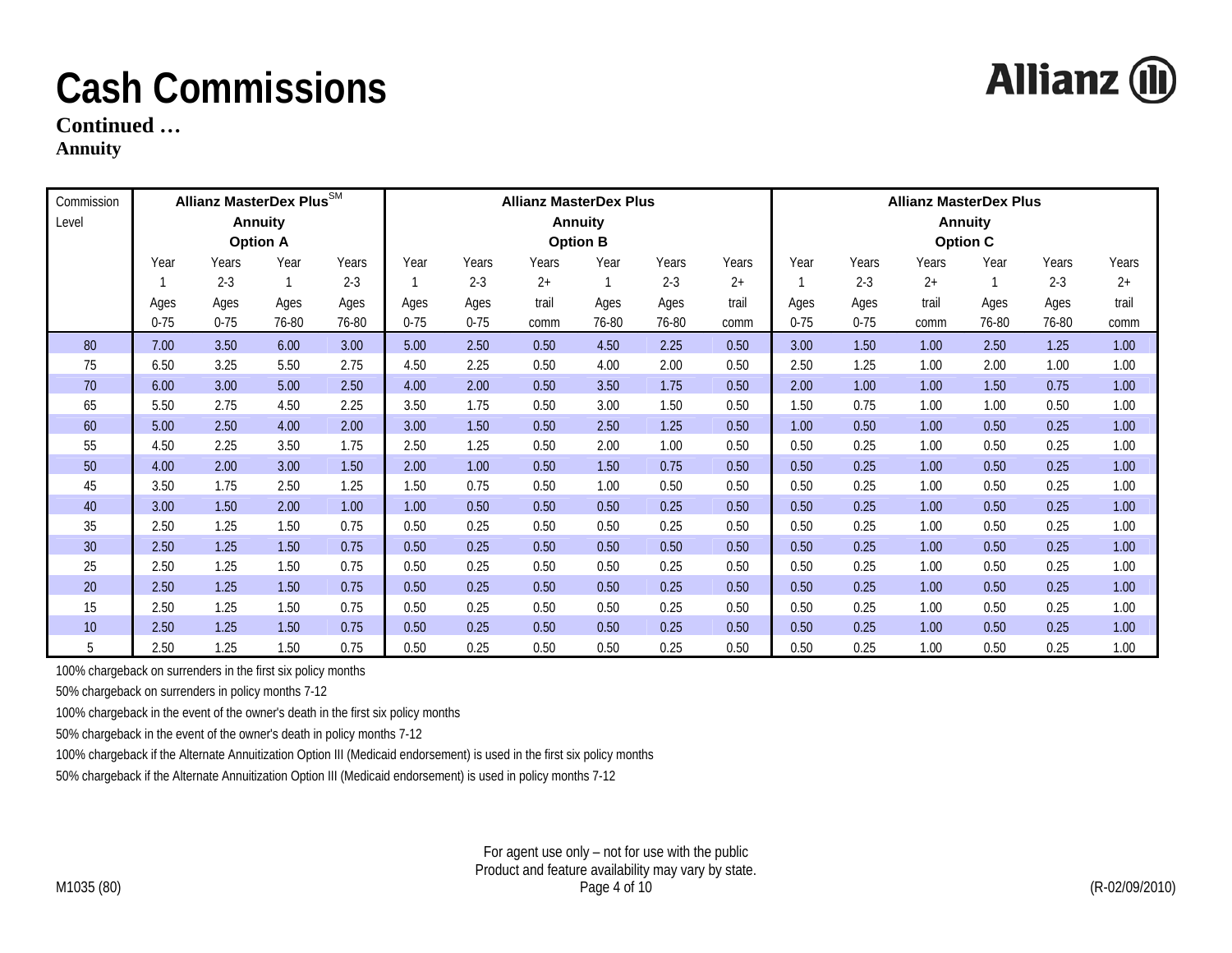**Continued …** 

#### **Annuity**

| Commission |          | Allianz MasterDex 5 Plus <sup>SM</sup> |                 |         |          |          | <b>Allianz MasterDex 5 Plus</b> |                 |         |       | <b>Allianz MasterDex 5 Plus</b> |          |       |                 |         |       |
|------------|----------|----------------------------------------|-----------------|---------|----------|----------|---------------------------------|-----------------|---------|-------|---------------------------------|----------|-------|-----------------|---------|-------|
| Level      |          |                                        | <b>Annuity</b>  |         |          |          |                                 | <b>Annuity</b>  |         |       |                                 |          |       | <b>Annuity</b>  |         |       |
|            |          |                                        | <b>Option A</b> |         |          |          |                                 | <b>Option B</b> |         |       |                                 |          |       | <b>Option C</b> |         |       |
|            | Year     | Years                                  | Year            | Years   | Year     | Years    | Years                           | Year            | Years   | Years | Year                            | Years    | Years | Year            | Years   | Years |
|            |          | $2 - 5$                                | $\mathbf 1$     | $2 - 5$ |          | $2 - 5$  | $2+$                            | $\mathbf{1}$    | $2 - 5$ | $2+$  |                                 | $2 - 5$  | $2+$  |                 | $2 - 5$ | $2+$  |
|            | Ages     | Ages                                   | Ages            | Ages    | Ages     | Ages     | trail                           | Ages            | Ages    | trail | Ages                            | Ages     | trail | Ages            | Ages    | trail |
|            | $0 - 75$ | $0 - 75$                               | 76-80           | 76-80   | $0 - 75$ | $0 - 75$ | comm                            | 76-80           | 76-80   | comm  | $0 - 75$                        | $0 - 75$ | comm  | 76-80           | 76-80   | comm  |
| 80         | 8.00     | 4.00                                   | 6.00            | 3.00    | 6.00     | 3.00     | 0.50                            | 4.50            | 2.25    | 0.50  | 3.25                            | 1.625    | 1.00  | 3.00            | 1.50    | 0.75  |
| 75         | 7.50     | 3.75                                   | 5.50            | 2.75    | 5.50     | 2.75     | 0.50                            | 4.00            | 2.00    | 0.50  | 2.75                            | 1.375    | 1.00  | 2.50            | 1.25    | 0.75  |
| 70         | 7.00     | 3.50                                   | 5.00            | 2.50    | 5.00     | 2.50     | 0.50                            | 3.50            | 1.75    | 0.50  | 2.25                            | 1.125    | 1.00  | 2.00            | 1.00    | 0.75  |
| 65         | 6.50     | 3.25                                   | 4.50            | 2.25    | 4.50     | 2.25     | 0.50                            | 3.00            | 1.50    | 0.50  | 1.75                            | 0.875    | 1.00  | 1.50            | 0.75    | 0.75  |
| 60         | 6.00     | 3.00                                   | 4.00            | 2.00    | 4.00     | 2.00     | 0.50                            | 2.50            | 1.25    | 0.50  | 1.25                            | 0.625    | 1.00  | 1.00            | 0.50    | 0.75  |
| 55         | 5.50     | 2.75                                   | 3.50            | 1.75    | 3.50     | 1.75     | 0.50                            | 2.00            | 1.00    | 0.50  | 0.75                            | 0.375    | 1.00  | 0.50            | 0.25    | 0.75  |
| 50         | 5.00     | 2.50                                   | 3.00            | 1.50    | 3.00     | 1.50     | 0.50                            | 1.50            | 0.75    | 0.50  | 0.75                            | 0.375    | 1.00  | 0.50            | 0.25    | 0.75  |
| 45         | 4.50     | 2.25                                   | 2.50            | 1.25    | 2.50     | 1.25     | 0.50                            | 1.00            | 0.50    | 0.50  | 0.75                            | 0.375    | 1.00  | 0.50            | 0.25    | 0.75  |
| 40         | 4.00     | 2.00                                   | 2.00            | 1.00    | 2.00     | 1.00     | 0.50                            | 0.50            | 0.25    | 0.50  | 0.75                            | 0.375    | 1.00  | 0.50            | 0.25    | 0.75  |
| 35         | 3.50     | 1.75                                   | 1.50            | 0.75    | 1.50     | 0.75     | 0.50                            | 0.50            | 0.25    | 0.50  | 0.75                            | 0.375    | 1.00  | 0.50            | 0.25    | 0.75  |
| 30         | 3.50     | 1.75                                   | 1.50            | 0.75    | 1.50     | 0.75     | 0.50                            | 0.50            | 0.25    | 0.50  | 0.75                            | 0.375    | 1.00  | 0.50            | 0.25    | 0.75  |
| 25         | 3.50     | 1.75                                   | 1.50            | 0.75    | 1.50     | 0.75     | 0.50                            | 0.50            | 0.25    | 0.50  | 0.75                            | 0.375    | 1.00  | 0.50            | 0.25    | 0.75  |
| 20         | 3.50     | 1.75                                   | 1.50            | 0.75    | 1.50     | 0.75     | 0.50                            | 0.50            | 0.25    | 0.50  | 0.75                            | 0.375    | 1.00  | 0.50            | 0.25    | 0.75  |
| 15         | 3.50     | 1.75                                   | 1.50            | 0.75    | 1.50     | 0.75     | 0.50                            | 0.50            | 0.25    | 0.50  | 0.75                            | 0.375    | 1.00  | 0.50            | 0.25    | 0.75  |
| 10         | 3.50     | 1.75                                   | 1.50            | 0.75    | 1.50     | 0.75     | 0.50                            | 0.50            | 0.25    | 0.50  | 0.75                            | 0.375    | 1.00  | 0.50            | 0.25    | 0.75  |
| 5          | 3.50     | 1.75                                   | 1.50            | 0.75    | 1.50     | 0.75     | 0.50                            | 0.50            | 0.25    | 0.50  | 0.75                            | 0.375    | 1.00  | 0.50            | 0.25    | 0.75  |

100% chargeback on surrenders in the first six policy months Call the FASTeam for MasterDex 5 Plus Annuity rates in AL,CT,DE,IA,IN,KY,MS,NJ,PA,UT,WA

50% chargeback on surrenders in policy months 7-12

100% chargeback in the event of the owner's death in the first six policy months

50% chargeback in the event of the owner's death in policy months 7-12

100% chargeback if the Alternate Annuitization Option III (Medicaid endorsement) is used in the first six policy months

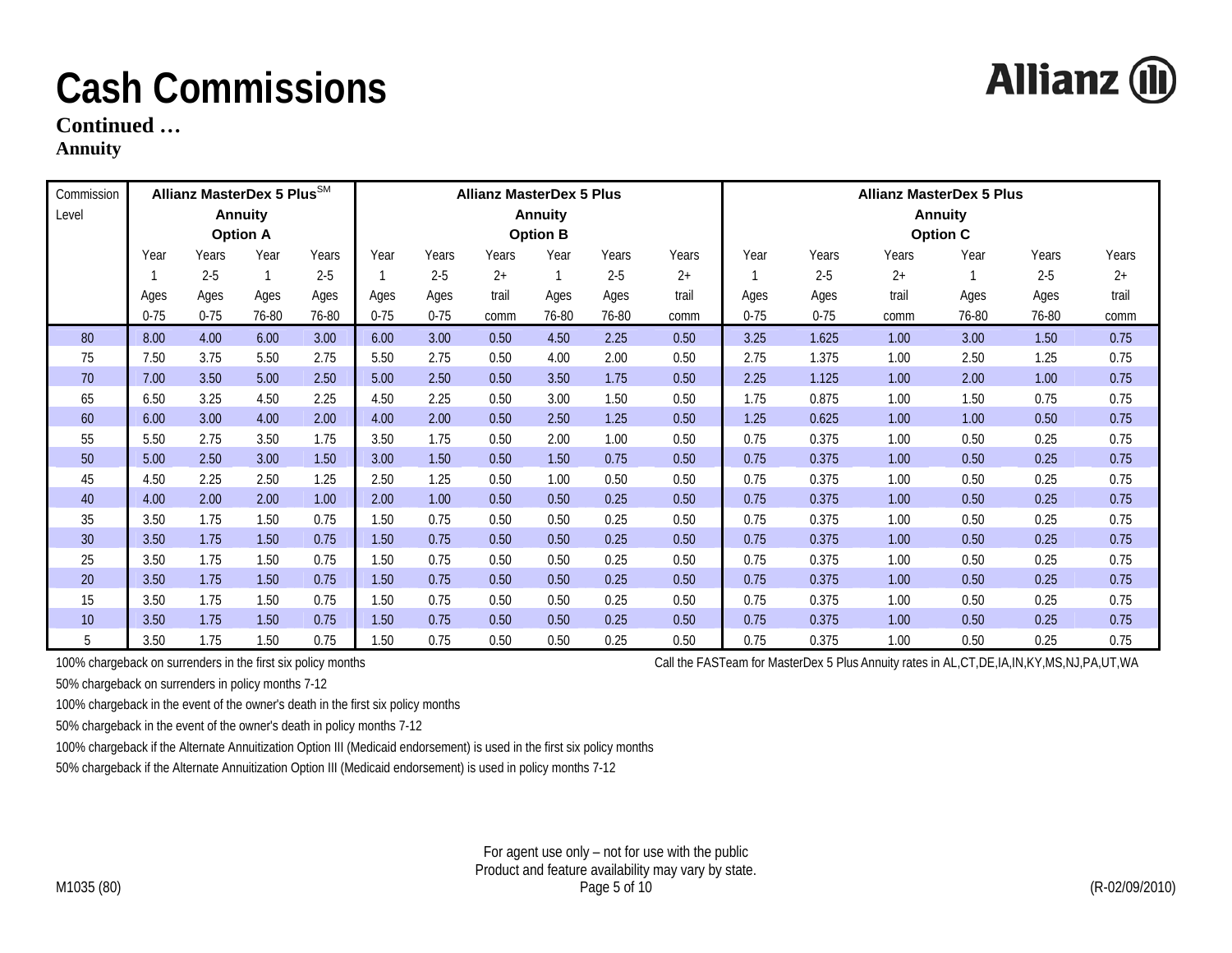**Allianz (II)** 

#### **Continued …**

**Annuity** 

| Commission |          | Allianz MasterDex 10 Plus <sup>SM</sup> |                 |         |          |          | <b>Allianz MasterDex 10 Plus</b> |                 |         | <b>Allianz MasterDex 10 Plus</b> |          |          |       |                 |         |       |
|------------|----------|-----------------------------------------|-----------------|---------|----------|----------|----------------------------------|-----------------|---------|----------------------------------|----------|----------|-------|-----------------|---------|-------|
| Level      |          |                                         | <b>Annuity</b>  |         |          |          |                                  | <b>Annuity</b>  |         |                                  |          |          |       | <b>Annuity</b>  |         |       |
|            |          |                                         | <b>Option A</b> |         |          |          |                                  | <b>Option B</b> |         |                                  |          |          |       | <b>Option C</b> |         |       |
|            | Year     | Years                                   | Year            | Years   | Year     | Years    | Years                            | Year            | Years   | Years                            | Year     | Years    | Years | Year            | Years   | Years |
|            |          | $2 - 5$                                 |                 | $2 - 5$ |          | $2 - 5$  | $2+$                             |                 | $2 - 5$ | $2+$                             |          | $2 - 5$  | $2+$  |                 | $2 - 5$ | $2+$  |
|            | Ages     | Ages                                    | Ages            | Ages    | Ages     | Ages     | trail                            | Ages            | Ages    | trail                            | Ages     | Ages     | trail | Ages            | Ages    | trail |
|            | $0 - 75$ | $0 - 75$                                | 76-80           | 76-80   | $0 - 75$ | $0 - 75$ | comm                             | 76-80           | 76-80   | comm                             | $0 - 75$ | $0 - 75$ | comm  | 76-80           | 76-80   | comm  |
| 80         | 8.00     | 4.00                                    | 5.00            | 2.50    | 6.00     | 3.00     | 0.50                             | 3.50            | 1.75    | 0.25                             | 3.75     | 1.875    | 1.00  | 2.50            | 1.25    | 0.50  |
| 75         | 7.50     | 3.75                                    | 4.50            | 2.25    | 5.50     | 2.75     | 0.50                             | 3.00            | 1.50    | 0.25                             | 3.25     | 1.625    | 1.00  | 2.00            | 1.00    | 0.50  |
| 70         | 7.00     | 3.50                                    | 4.00            | 2.00    | 5.00     | 2.50     | 0.50                             | 2.50            | 1.25    | 0.25                             | 2.75     | 1.375    | 1.00  | 1.50            | 0.75    | 0.50  |
| 65         | 6.50     | 3.25                                    | 3.50            | 1.75    | 4.50     | 2.25     | 0.50                             | 2.00            | 1.00    | 0.25                             | 2.25     | 1.125    | 1.00  | 1.00            | 0.50    | 0.50  |
| 60         | 6.00     | 3.00                                    | 3.00            | 1.50    | 4.00     | 2.00     | 0.50                             | 1.50            | 0.75    | 0.25                             | 1.75     | 0.875    | 1.00  | 0.50            | 0.25    | 0.50  |
| 55         | 5.50     | 2.75                                    | 2.50            | 1.25    | 3.50     | 1.75     | 0.50                             | 1.00            | 0.50    | 0.25                             | 1.25     | 0.625    | 1.00  | 0.50            | 0.25    | 0.50  |
| 50         | 5.00     | 2.50                                    | 2.00            | 1.00    | 3.00     | 1.50     | 0.50                             | 0.50            | 0.25    | 0.25                             | 0.75     | 0.50     | 1.00  | 0.50            | 0.25    | 0.50  |
| 45         | 4.50     | 2.25                                    | 1.50            | 0.75    | 2.50     | 1.25     | 0.50                             | 0.50            | 0.25    | 0.25                             | 0.50     | 0.25     | 1.00  | 0.50            | 0.25    | 0.50  |
| 40         | 4.00     | 2.00                                    | 1.00            | 0.50    | 2.00     | 1.00     | 0.50                             | 0.50            | 0.25    | 0.25                             | 0.50     | 0.25     | 1.00  | 0.50            | 0.25    | 0.50  |
| 35         | 3.50     | 1.75                                    | 0.50            | 0.25    | 1.50     | 0.75     | 0.50                             | 0.50            | 0.25    | 0.25                             | 0.50     | 0.25     | 1.00  | 0.50            | 0.25    | 0.50  |
| 30         | 3.50     | 1.75                                    | 0.50            | 0.25    | 1.50     | 0.75     | 0.50                             | 0.50            | 0.25    | 0.25                             | 0.50     | 0.25     | 1.00  | 0.50            | 0.25    | 0.50  |
| 25         | 3.50     | 1.75                                    | 0.50            | 0.25    | 1.50     | 0.75     | 0.50                             | 0.50            | 0.25    | 0.25                             | 0.50     | 0.25     | 1.00  | 0.50            | 0.25    | 0.50  |
| 20         | 3.50     | 1.75                                    | 0.50            | 0.25    | 1.50     | 0.75     | 0.50                             | 0.50            | 0.25    | 0.25                             | 0.50     | 0.25     | 1.00  | 0.50            | 0.25    | 0.50  |
| 15         | 3.50     | 1.75                                    | 0.50            | 0.25    | 1.50     | 0.75     | 0.50                             | 0.50            | 0.25    | 0.25                             | 0.50     | 0.25     | 1.00  | 0.50            | 0.25    | 0.50  |
| 10         | 3.50     | 1.75                                    | 0.50            | 0.25    | 1.50     | 0.75     | 0.50                             | 0.50            | 0.25    | 0.25                             | 0.50     | 0.25     | 1.00  | 0.50            | 0.25    | 0.50  |
| 5          | 3.50     | 1.75                                    | 0.50            | 0.25    | 1.50     | 0.75     | 0.50                             | 0.50            | 0.25    | 0.25                             | 0.50     | 0.25     | 1.00  | 0.50            | 0.25    | 0.50  |

100% chargeback on surrenders in the first six policy months

50% chargeback on surrenders in policy months 7-12

100% chargeback in the event of the owner's death in the first six policy months

50% chargeback in the event of the owner's death in policy months 7-12

100% chargeback if the Alternate Annuitization Option III (Medicaid endorsement) is used in the first six policy months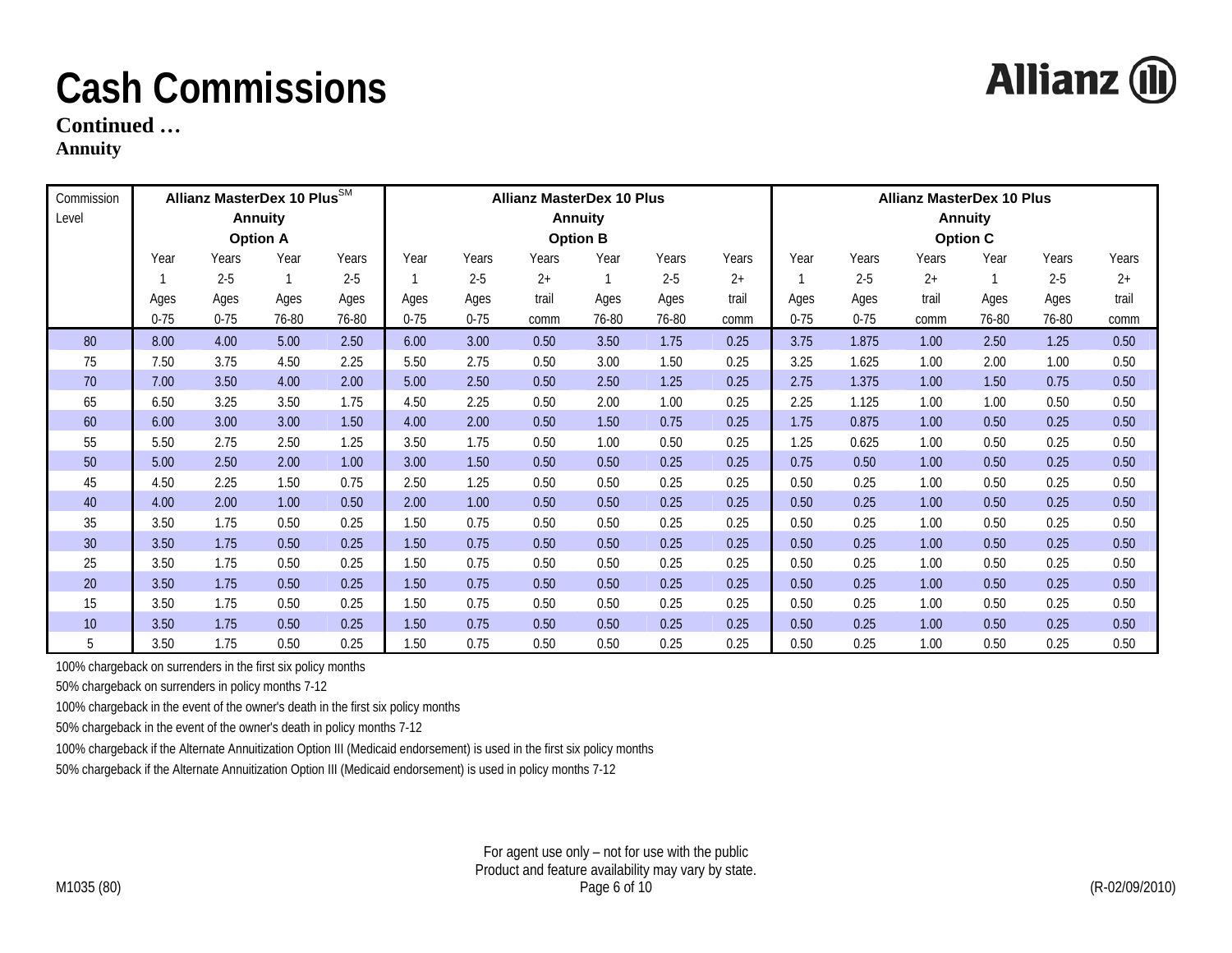**Allianz (II)** 

**Continued …** 

**Annuity** 

| Commission<br>Level |          |          | MasterDex $X^{\text{SM}}$<br><b>Annuity</b><br><b>Option A</b> |         |          |          |       | <b>MasterDex X</b><br><b>Annuity</b><br><b>Option B</b> |         | <b>MasterDex X</b><br><b>Annuity</b><br><b>Option C</b> |          |          |       |       |         |       |
|---------------------|----------|----------|----------------------------------------------------------------|---------|----------|----------|-------|---------------------------------------------------------|---------|---------------------------------------------------------|----------|----------|-------|-------|---------|-------|
|                     | Year     | Years    | Year                                                           | Years   | Year     | Years    | Years | Year                                                    | Years   | Years                                                   | Year     | Years    | Years | Year  | Years   | Years |
|                     |          | $2 - 3$  |                                                                | $2 - 3$ |          | $2 - 3$  | $2+$  | 1                                                       | $2 - 3$ | $2+$                                                    |          | $2 - 3$  | $2+$  |       | $2 - 3$ | $2+$  |
|                     | Ages     | Ages     | Ages                                                           | Ages    | Ages     | Ages     | trail | Ages                                                    | Ages    | trail                                                   | Ages     | Ages     | trail | Ages  | Ages    | trail |
|                     | $0 - 75$ | $0 - 75$ | 76-80                                                          | 76-80   | $0 - 75$ | $0 - 75$ | comm  | 76-80                                                   | 76-80   | comm                                                    | $0 - 75$ | $0 - 75$ | comm  | 76-80 | 76-80   | comm  |
| 80                  | 7.00     | 3.50     | 5.00                                                           | 2.50    | 5.00     | 2.50     | 0.50  | 3.50                                                    | 1.75    | 0.50                                                    | 2.25     | 1.125    | 1.00  | 2.00  | 1.00    | 0.75  |
| 75                  | 6.50     | 3.25     | 4.50                                                           | 2.25    | 4.50     | 2.25     | 0.50  | 3.00                                                    | 1.50    | 0.50                                                    | 2.00     | 1.00     | 1.00  | 1.50  | 0.75    | 0.75  |
| 70                  | 6.00     | 3.00     | 4.00                                                           | 2.00    | 4.00     | 2.00     | 0.50  | 2.50                                                    | 1.25    | 0.50                                                    | 1.75     | 0.875    | 1.00  | 1.00  | 0.50    | 0.75  |
| 65                  | 5.50     | 2.75     | 3.50                                                           | 1.75    | 3.50     | 1.75     | 0.50  | 2.00                                                    | 1.00    | 0.50                                                    | 1.50     | 0.75     | 1.00  | 0.50  | 0.25    | 0.75  |
| 60                  | 5.00     | 2.50     | 3.00                                                           | 1.50    | 3.00     | 1.50     | 0.50  | 1.50                                                    | 0.75    | 0.50                                                    | 1.25     | 0.625    | 1.00  | 0.25  | 0.125   | 0.75  |
| 55                  | 4.50     | 2.25     | 2.50                                                           | 1.25    | 2.50     | 1.25     | 0.50  | 1.00                                                    | 0.50    | 0.50                                                    | 1.00     | 0.50     | 1.00  | 0.125 | 0.0625  | 0.75  |
| 50                  | 4.00     | 2.00     | 2.00                                                           | 1.00    | 2.00     | 1.00     | 0.50  | 0.50                                                    | 0.25    | 0.50                                                    | 0.75     | 0.375    | 1.00  | 0.125 | 0.0625  | 0.75  |
| 45                  | 3.50     | 1.75     | 1.50                                                           | 0.75    | 1.50     | 0.75     | 0.50  | 0.25                                                    | 0.125   | 0.50                                                    | 0.50     | 0.25     | 1.00  | 0.125 | 0.0625  | 0.75  |
| 40                  | 3.00     | 1.50     | 1.00                                                           | 0.50    | 1.00     | 0.50     | 0.50  | 0.125                                                   | 0.0625  | 0.50                                                    | 0.25     | 0.125    | 1.00  | 0.125 | 0.0625  | 0.75  |
| 35                  | 2.50     | 1.25     | 0.50                                                           | 0.25    | 0.50     | 0.25     | 0.50  | 0.125                                                   | 0.0625  | 0.50                                                    | 0.25     | 0.125    | 1.00  | 0.125 | 0.0625  | 0.75  |
| 30                  | 2.50     | 1.25     | 0.50                                                           | 0.25    | 0.50     | 0.25     | 0.50  | 0.125                                                   | 0.0625  | 0.50                                                    | 0.25     | 0.125    | 1.00  | 0.125 | 0.0625  | 0.75  |
| 25                  | 2.50     | 1.25     | 0.50                                                           | 0.25    | 0.50     | 0.25     | 0.50  | 0.125                                                   | 0.0625  | 0.50                                                    | 0.25     | 0.125    | 1.00  | 0.125 | 0.0625  | 0.75  |
| 20                  | 2.50     | 1.25     | 0.50                                                           | 0.25    | 0.50     | 0.25     | 0.50  | 0.125                                                   | 0.0625  | 0.50                                                    | 0.25     | 0.125    | 1.00  | 0.125 | 0.0625  | 0.75  |
| 15                  | 2.50     | 1.25     | 0.50                                                           | 0.25    | 0.50     | 0.25     | 0.50  | 0.125                                                   | 0.0625  | 0.50                                                    | 0.25     | 0.125    | 1.00  | 0.125 | 0.0625  | 0.75  |
| 10                  | 2.50     | 1.25     | 0.50                                                           | 0.25    | 0.50     | 0.25     | 0.50  | 0.125                                                   | 0.0625  | 0.50                                                    | 0.25     | 0.125    | 1.00  | 0.125 | 0.0625  | 0.75  |
| 5                   | 2.50     | 1.25     | 0.50                                                           | 0.25    | 0.50     | 0.25     | 0.50  | 0.125                                                   | 0.0625  | 0.50                                                    | 0.25     | 0.125    | 1.00  | 0.125 | 0.0625  | 0.75  |

100% chargeback on surrenders in the first six policy months

50% chargeback on surrenders in policy months 7-12

100% chargeback in the event of the owner's death in the first six policy months

50% chargeback in the event of the owner's death in policy months 7-12

100% chargeback if the Alternate Annuitization Option III (Medicaid endorsement) is used in the first six policy months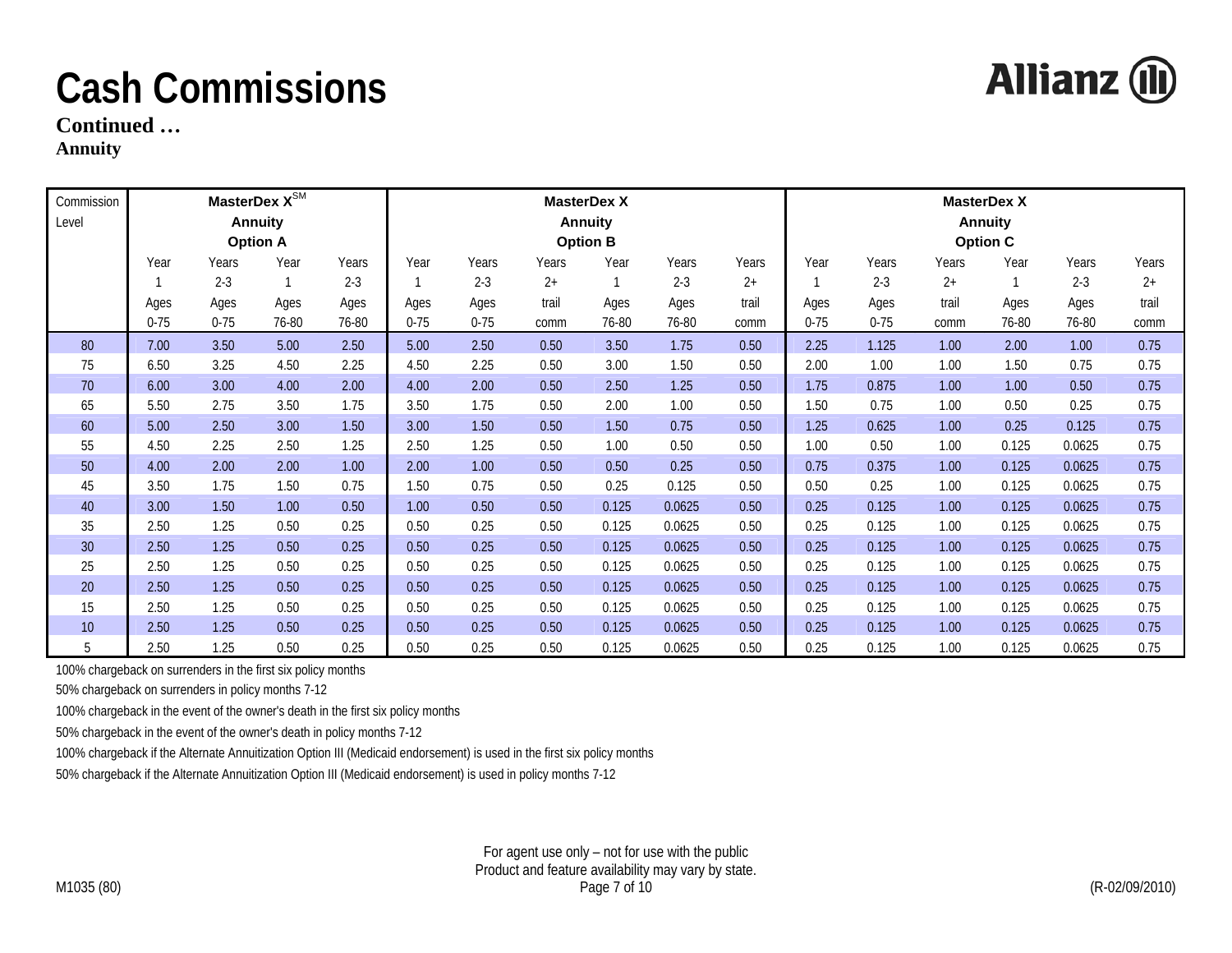**Continued …** 

#### **Annuity**

| Commission      |          | <b>Allianz Dominator Plus®</b> |       |          | <b>Allianz Dominator Plus</b> |       | Dominator <sup>®</sup> Select | <b>Dominator Select</b> | <b>Dominator Select</b> |
|-----------------|----------|--------------------------------|-------|----------|-------------------------------|-------|-------------------------------|-------------------------|-------------------------|
| Level           |          | <b>Annuity</b>                 |       |          | <b>Annuity</b>                |       | <b>Annuity</b>                | Annuity                 | <b>Annuity</b>          |
|                 |          | 5 Year GIR                     |       |          | 10 Year GIR                   |       | 1 Year GIR                    | 2 Year GIR              | 3 Year GIR              |
|                 | Ages     | Ages                           | Ages  | Ages     | Ages                          | Ages  | Ages                          | Ages                    | Ages                    |
|                 | $0 - 75$ | 76-80                          | 81-85 | $0 - 75$ | 76-80                         | 81-85 | $0 - 85$                      | $0 - 85$                | $0 - 85$                |
| 80              | 3.00     | 2.00                           | 1.00  | 4.00     | 3.00                          | 2.00  | 0.25                          | 0.50                    | 1.25                    |
| 75              | 2.75     | 1.75                           | 0.75  | 3.75     | 2.75                          | 1.75  | 0.225                         | 0.45                    | 1.20                    |
| 70              | 2.50     | 1.50                           | 0.50  | 3.50     | 2.50                          | 1.50  | 0.20                          | 0.40                    | 1.15                    |
| 65              | 2.25     | 1.25                           | 0.25  | 3.25     | 2.25                          | 1.25  | 0.175                         | 0.35                    | 1.10                    |
| 60              | 2.00     | 1.00                           | 0.25  | 3.00     | 2.00                          | 1.00  | 0.15                          | 0.30                    | 1.00                    |
| 55              | 1.75     | 0.75                           | 0.25  | 2.75     | 1.75                          | 0.75  | 0.125                         | 0.25                    | 0.95                    |
| 50              | 1.50     | 0.50                           | 0.25  | 2.50     | 1.50                          | 0.50  | 0.10                          | 0.20                    | 0.90                    |
| 45              | 1.25     | 0.25                           | 0.25  | 2.25     | 1.25                          | 0.25  | 0.10                          | 0.15                    | 0.85                    |
| 40              | 1.00     | 0.25                           | 0.25  | 2.00     | 1.00                          | 0.25  | 0.10                          | 0.10                    | 0.80                    |
| 35              | 1.00     | 0.25                           | 0.25  | 1.75     | 0.75                          | 0.25  | 0.10                          | 0.10                    | 0.75                    |
| 30 <sup>°</sup> | 1.00     | 0.25                           | 0.25  | 1.50     | 0.50                          | 0.25  | 0.10                          | 0.10                    | 0.70                    |
| 25              | 1.00     | 0.25                           | 0.25  | 1.25     | 0.25                          | 0.25  | 0.10                          | 0.10                    | 0.65                    |
| 20              | 1.00     | 0.25                           | 0.25  | 1.00     | 0.25                          | 0.25  | 0.10                          | 0.10                    | 0.60                    |
| 15              | 1.00     | 0.25                           | 0.25  | 0.75     | 0.25                          | 0.25  | 0.10                          | 0.10                    | 0.55                    |
| 10              | 1.00     | 0.25                           | 0.25  | 0.50     | 0.25                          | 0.25  | 0.10                          | 0.10                    | 0.50                    |
| 5               | 1.00     | 0.25                           | 0.25  | 0.25     | 0.25                          | 0.25  | 0.10                          | 0.10                    | 0.50                    |

100% chargeback on surrenders in the first six policy months

50% chargeback in the event of the owner's death in policy months 7-12 guaranteed interest period if the policy is renewed for the same term or longer.

Please call the FASTeam with questions.

50% chargeback on surrenders in policy months 7-12 **Dominator Plus:** A 1% commission will generate to the writing agent on the Dominator Plus Annuity 100% chargeback in the event of the owner's death in the first six policy months based off of the policy accumulation value (minus any free withdrawals) at the end of the The 1% commission will be paid out to the writing agent if the renewed policy stays in-force

Note: This product has not been approved in all states. This is after the 30-day policy window has expired. Chargeback rules apply to this renewal compensation.

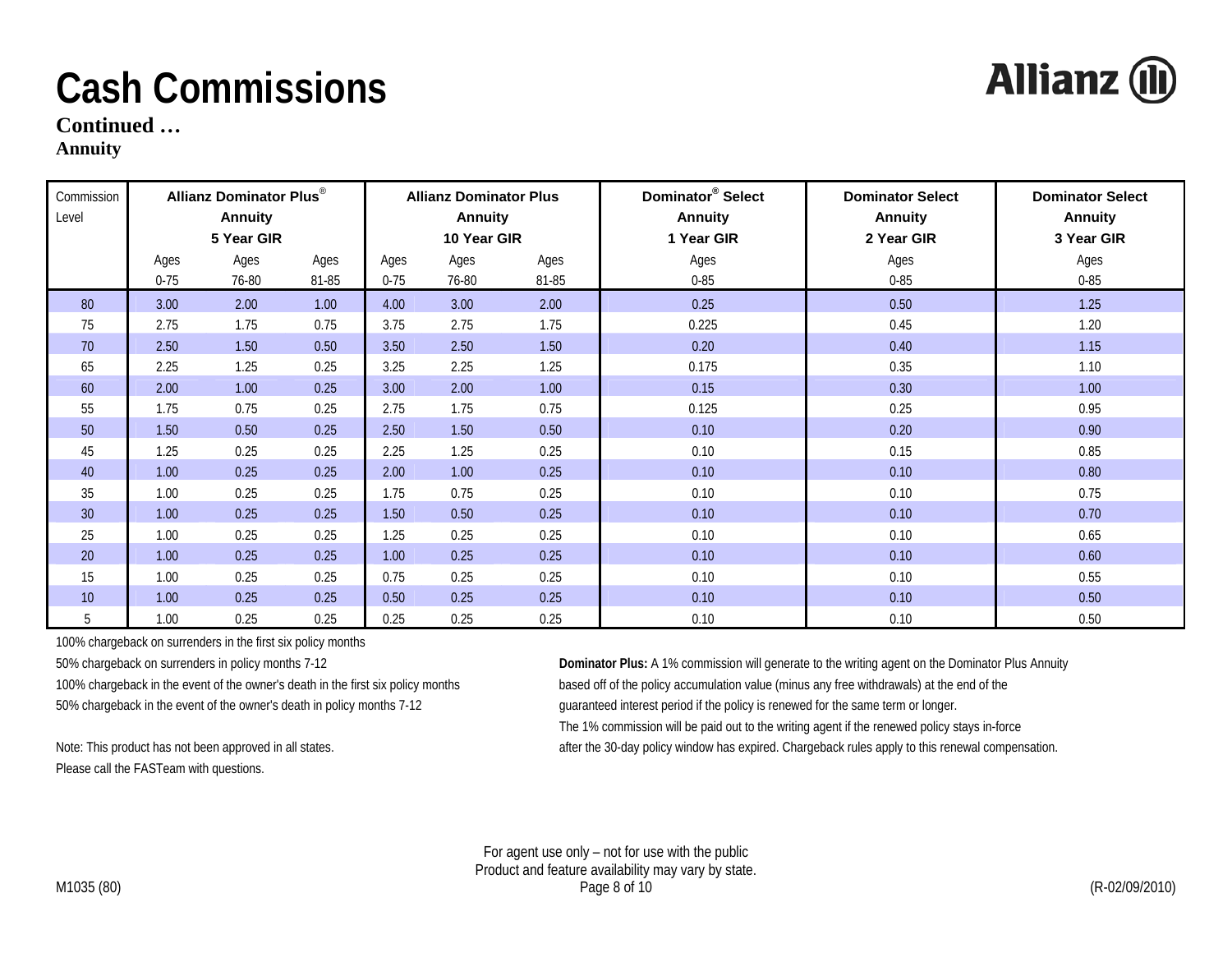

**Continued …** 

**Annuity** 

| Commission<br>Level |                          |                                     | <b>Allianz Endurance<sup>SM</sup> Plus</b><br><b>Annuity</b><br><b>Option A</b> |                                  | <b>Allianz Endurance Plus</b><br><b>Annuity</b><br><b>Option B</b> |                                     |                       |                                  |                                   |                                |                               | <b>Allianz Endurance Plus</b><br><b>Annuity</b><br><b>Option C</b> |                                       |                                  |                               |  |
|---------------------|--------------------------|-------------------------------------|---------------------------------------------------------------------------------|----------------------------------|--------------------------------------------------------------------|-------------------------------------|-----------------------|----------------------------------|-----------------------------------|--------------------------------|-------------------------------|--------------------------------------------------------------------|---------------------------------------|----------------------------------|-------------------------------|--|
|                     | Year<br>Ages<br>$0 - 75$ | Year<br>$2 - 3$<br>Ages<br>$0 - 75$ | Year<br>Ages<br>76-80                                                           | Year<br>$2 - 3$<br>Ages<br>76-80 | Year<br>Ages<br>$0 - 75$                                           | Year<br>$2 - 3$<br>Ages<br>$0 - 75$ | Year<br>Ages<br>76-80 | Year<br>$2 - 3$<br>Ages<br>76-80 | Year<br>$2 - 10$<br>trail<br>comm | Year<br>$11+$<br>trail<br>comm | Year<br>1<br>Ages<br>$0 - 75$ | Year<br>$2 - 3$<br>Ages<br>$0 - 75$                                | Year<br>$\mathbf{1}$<br>Ages<br>76-80 | Year<br>$2 - 3$<br>Ages<br>76-80 | Year<br>$2+$<br>trail<br>comm |  |
| 80                  | 8.00                     | 4.00                                | 5.00                                                                            | 2.50                             | 5.50                                                               | 2.75                                | 2.50                  | 1.25                             | 0.33                              | 1.00                           | 2.00                          | 1.00                                                               | 1.00                                  | 0.50                             | 1.00                          |  |
| 75                  | 7.50                     | 3.75                                | 4.50                                                                            | 2.25                             | 5.00                                                               | 2.50                                | 2.00                  | 1.00                             | 0.33                              | 1.00                           | 1.50                          | 0.75                                                               | 0.50                                  | 0.25                             | 1.00                          |  |
| 70                  | 7.00                     | 3.50                                | 4.00                                                                            | 2.00                             | 4.50                                                               | 2.25                                | 1.50                  | 0.75                             | 0.33                              | 1.00                           | 1.00                          | 0.50                                                               | 0.50                                  | 0.25                             | 1.00                          |  |
| 65                  | 6.50                     | 3.25                                | 3.50                                                                            | 1.75                             | 4.00                                                               | 2.00                                | 1.00                  | 0.50                             | 0.33                              | 1.00                           | 0.50                          | 0.25                                                               | 0.50                                  | 0.25                             | 1.00                          |  |
| 60                  | 6.00                     | 3.00                                | 3.00                                                                            | 1.50                             | 3.50                                                               | 1.75                                | 0.50                  | 0.25                             | 0.33                              | 1.00                           | 0.50                          | 0.25                                                               | 0.50                                  | 0.25                             | 1.00                          |  |
| 55                  | 5.50                     | 2.75                                | 2.50                                                                            | 1.25                             | 3.00                                                               | 1.50                                | 0.50                  | 0.25                             | 0.33                              | 1.00                           | 0.50                          | 0.25                                                               | 0.50                                  | 0.25                             | 1.00                          |  |
| 50                  | 5.00                     | 2.50                                | 2.00                                                                            | 1.00                             | 2.50                                                               | 1.25                                | 0.50                  | 0.25                             | 0.33                              | 1.00                           | 0.50                          | 0.25                                                               | 0.50                                  | 0.25                             | 1.00                          |  |
| 45                  | 4.50                     | 2.25                                | 1.50                                                                            | 0.75                             | 2.00                                                               | 1.00                                | 0.50                  | 0.25                             | 0.33                              | 1.00                           | 0.50                          | 0.25                                                               | 0.50                                  | 0.25                             | 1.00                          |  |
| 40                  | 4.00                     | 2.00                                | 1.00                                                                            | 0.50                             | 1.50                                                               | 0.75                                | 0.50                  | 0.25                             | 0.33                              | 1.00                           | 0.50                          | 0.25                                                               | 0.50                                  | 0.25                             | 1.00                          |  |
| 35                  | 3.50                     | 1.75                                | 0.50                                                                            | 0.25                             | 1.00                                                               | 0.50                                | 0.50                  | 0.25                             | 0.33                              | 1.00                           | 0.50                          | 0.25                                                               | 0.50                                  | 0.25                             | 1.00                          |  |
| 30                  | 3.50                     | 1.75                                | 0.50                                                                            | 0.25                             | 1.00                                                               | 0.50                                | 0.50                  | 0.25                             | 0.33                              | 1.00                           | 0.50                          | 0.25                                                               | 0.50                                  | 0.25                             | 1.00                          |  |
| 25                  | 3.50                     | 1.75                                | 0.50                                                                            | 0.25                             | 1.00                                                               | 0.50                                | 0.50                  | 0.25                             | 0.33                              | 1.00                           | 0.50                          | 0.25                                                               | 0.50                                  | 0.25                             | 1.00                          |  |
| $20\,$              | 3.50                     | 1.75                                | 0.50                                                                            | 0.25                             | 1.00                                                               | 0.50                                | 0.50                  | 0.25                             | 0.33                              | 1.00                           | 0.50                          | 0.25                                                               | 0.50                                  | 0.25                             | 1.00                          |  |
| 15                  | 3.50                     | 1.75                                | 0.50                                                                            | 0.25                             | 1.00                                                               | 0.50                                | 0.50                  | 0.25                             | 0.33                              | 1.00                           | 0.50                          | 0.25                                                               | 0.50                                  | 0.25                             | 1.00                          |  |
| 10                  | 3.50                     | 1.75                                | 0.50                                                                            | 0.25                             | 1.00                                                               | 0.50                                | 0.50                  | 0.25                             | 0.33                              | 1.00                           | 0.50                          | 0.25                                                               | 0.50                                  | 0.25                             | 1.00                          |  |
| 5                   | 3.50                     | 1.75                                | 0.50                                                                            | 0.25                             | 1.00                                                               | 0.50                                | 0.50                  | 0.25                             | 0.33                              | 1.00                           | 0.50                          | 0.25                                                               | 0.50                                  | 0.25                             | 1.00                          |  |

100% chargeback on surrenders in the first six policy months

50% chargeback on surrenders in policy months 7-12

100% chargeback in the event of the owner's death in the first six policy months

50% chargeback in the event of the owner's death in policy months 7-12